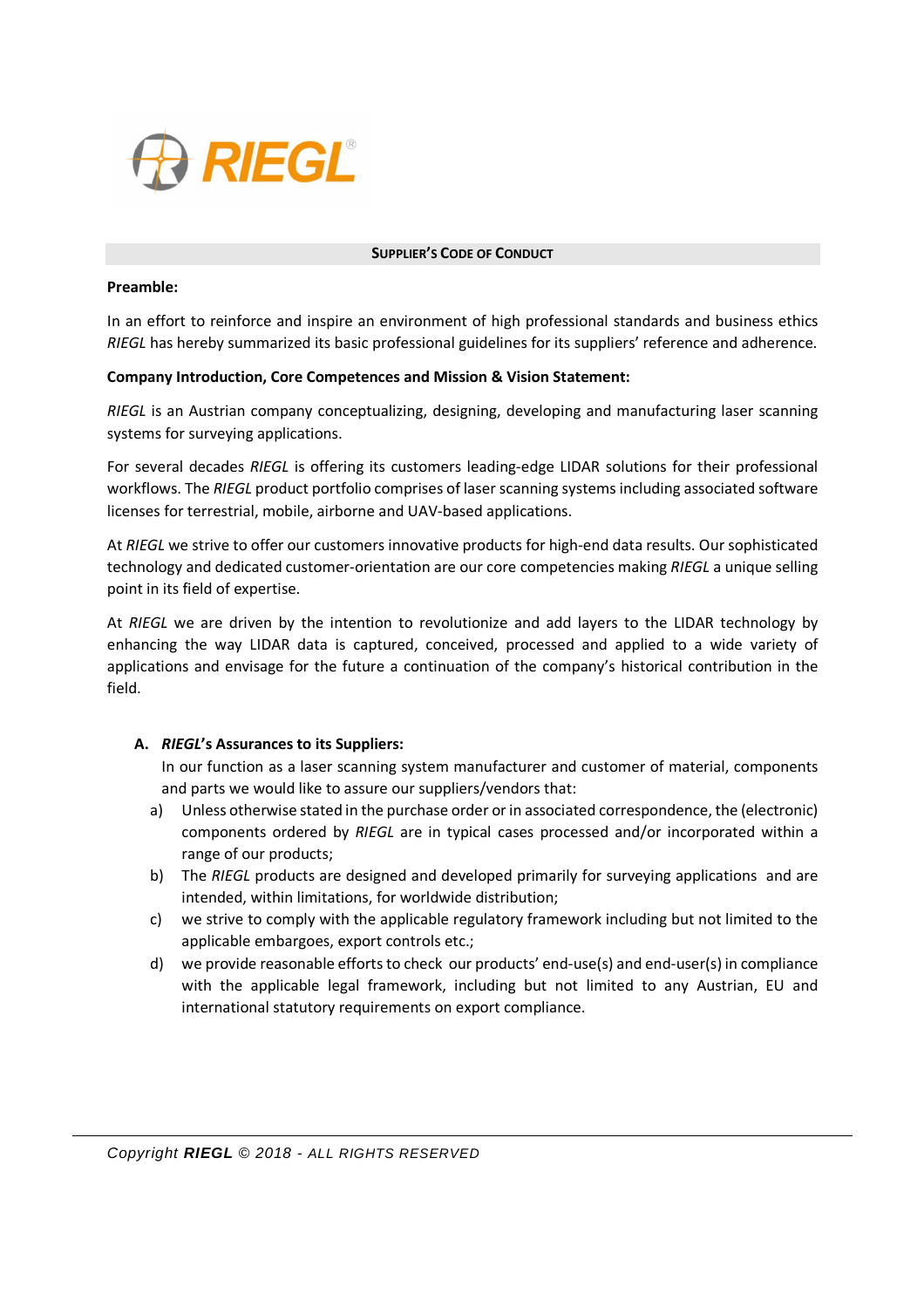

# **B. The Supplier's Assurances to** *RIEGL***:**

*RIEGL* provides its best efforts to conduct its business in an ethical and proper manner with high business and human right standards, and relies on its suppliers to also conduct their business accordingly. In these terms, *RIEGL* has the following expectations from its suppliers:

- **I. Product Information**: *RIEGL* relies on its suppliers that they will proactively keep *RIEGL* informed by providing accurate and complete information in their offers, order acknowledgements and invoices about:
	- i. the goods' commodity code;
	- ii. the goods' export list no. in case they lie within the scope of EC-Dual-use Regulation No. 428/2009;
	- iii. the goods' ECCN no. in case they lie within the scope of EAR or whether they are ITAR restricted;
	- iv. The goods' country of origin;

# **II. Compliance and Corporate Governance**:

1. The supplier shall safeguard the health & safety of its staff members and ensure a work environment free from discrimination, harassment, bullying/mobbing etc. in compliance with the applicable international standards and national legal framework.

2. The supplier shall provide its best efforts to prevent and report incidents of corruption, unethical behavior or misconduct within its organization. The suppliers should comply with the Rules of Conduct on Combating Extortion and Bribery of the International Chamber of Commerce (ICC) or adopt analogous anti-corruption measures in their business transactions with their counterparties and during performance of any agreements.

3. The supplier shall manage and determine the origin of the materials in its products and ensure that its products do not contain Conflict Minerals from Conflict Mines and impose the same requirements to its supply chain.

4. The supplier shall comply with the RoHS 2011/65/EU regulation concerning the permitted concentration values of hazardous substances within its products.

5. The supplier shall comply with the REACH regulation (EC No 1907/2006) which imposes, among other obligations, to monitor the list of substances that lie within the scope of the REACH as this is displayed at the website of the European Chemical Agency (ECHA) and shall proactively communicate to *RIEGL* any relevant information concerning chemical substances contained within its products.

6. The supplier shall provide reasonable efforts to make sustainable use of the natural resources and waste management in consideration and respect of the local environment.